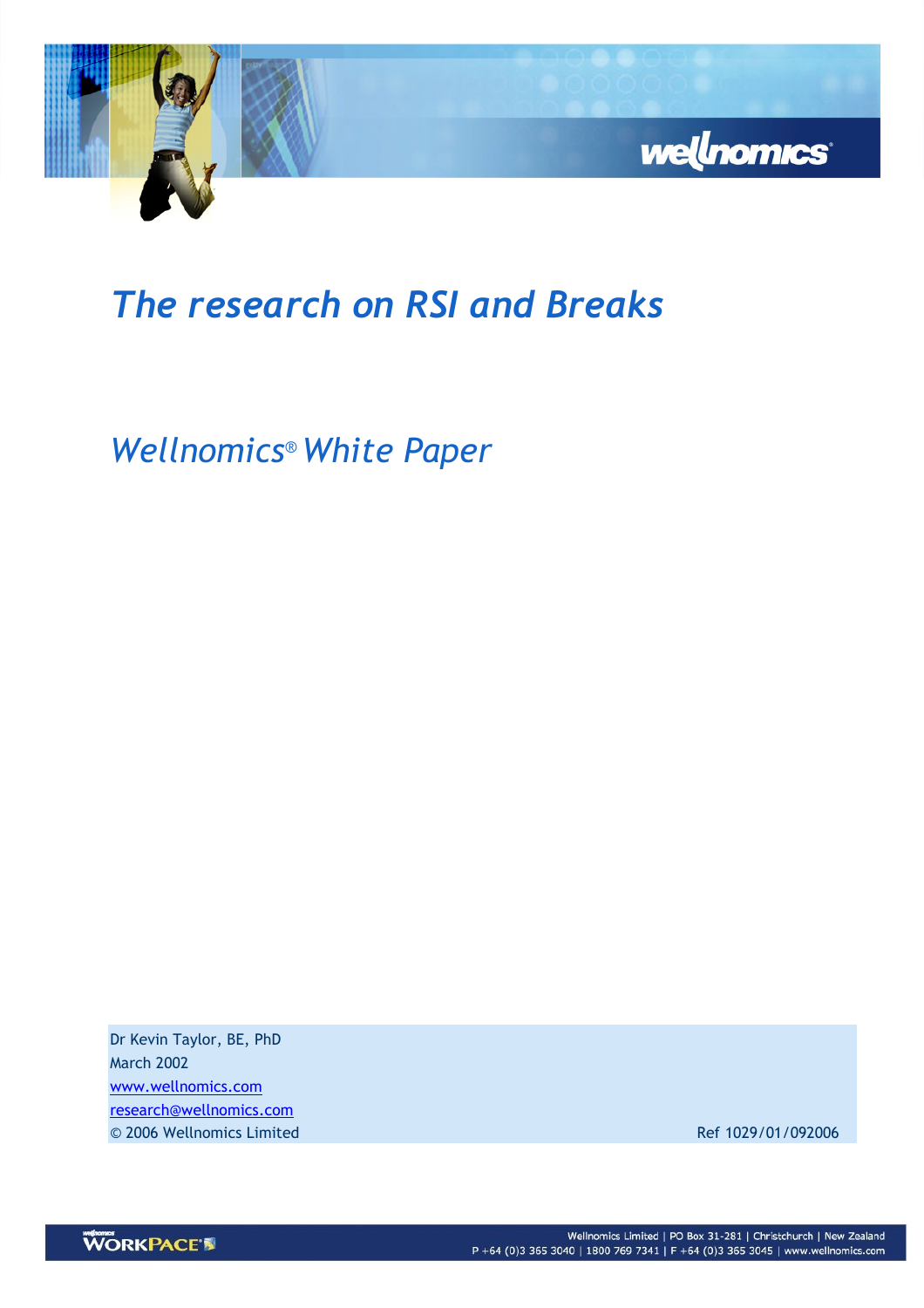

# **Introduction**

This document provides background information and research on Work-Related Musculoskeletal Disorders (WMSD), commonly referred to as Repetitive Strain Injury (RSI), and focuses on the scientific evidence supporting introduced breaks for computer users to prevent and manage musculoskeletal disorders.

The development of Wellnomics® WorkPace® is based on this scientific evidence and the effectiveness of its breaks and exercises programme is well proven.

## What is the real problem?

Repetitive Strain Injury (RSI) or Carpal Tunnel Syndrome (CTS) are names that are commonly associated with computer-related injuries. However, the problems are actually far wider than these names suggest. Table 1 (below) lists the range of medically defined injuries and conditions that are known to be associated with musculoskeletal injuries [New Zealand OSHA 1999, Turner 1999].

| <b>Local inflammations</b>                                                                                                                                                                             | Compression<br>syndromes                                                                               | Pain syndromes                                                                                                                         | <b>Other</b>                 |
|--------------------------------------------------------------------------------------------------------------------------------------------------------------------------------------------------------|--------------------------------------------------------------------------------------------------------|----------------------------------------------------------------------------------------------------------------------------------------|------------------------------|
| Trigger finger<br>de Quervains<br>tenosynovitis<br>epicondylitis<br>rotator cuff<br>syndrome<br><b>bursitis</b><br>tendinitis<br>cervicothoracic<br>dysfunction<br>postural syndromes<br>muscle strain | <b>CTS</b><br>thoracic outlet<br>syndrome<br>ulnar nerve<br>compression<br>radial nerve<br>compression | chronic pain syndrome<br>myofascial syndromes<br>fibromyalgia<br>complex regional pain<br>syndromes<br>reflex sympathetic<br>dystrophy | eyestrain<br>eye<br>blurring |

Table 1 Range of recognised medical conditions under the banner of WMSD

As shown above, there are a considerable range of conditions - not just one injury type. These conditions apply to injuries caused in many work situations. However, when it comes to Visual Display Unit (VDU) use, it is the pain syndromes and eyestrain that are actually the most common. True tendinitis and CTS are relatively uncommon among computer users.

# What are the true underlying causes?

There are a number of causes of the conditions shown in Table 1. Localised inflammations like tendinitis result from a combination of forceful and repetitive movements. The compression syndromes can be caused by postural extremes, or pressure on nerves as a result of inflammation of tendons. The pain syndromes have multiple contributing causes, but an important one is constrained posture and static muscle tension. Use of a computer keyboard and mouse does require some repetitive action, but very little force, meaning that the first two groups of conditions are less likely. In practice, computer use is primarily characterised by a static constrained posture, fixed focal distance, and sustained muscle tension, such as gripping the mouse). These factors contribute to making eyestrain and the pain syndromes very common.

How common are the problems?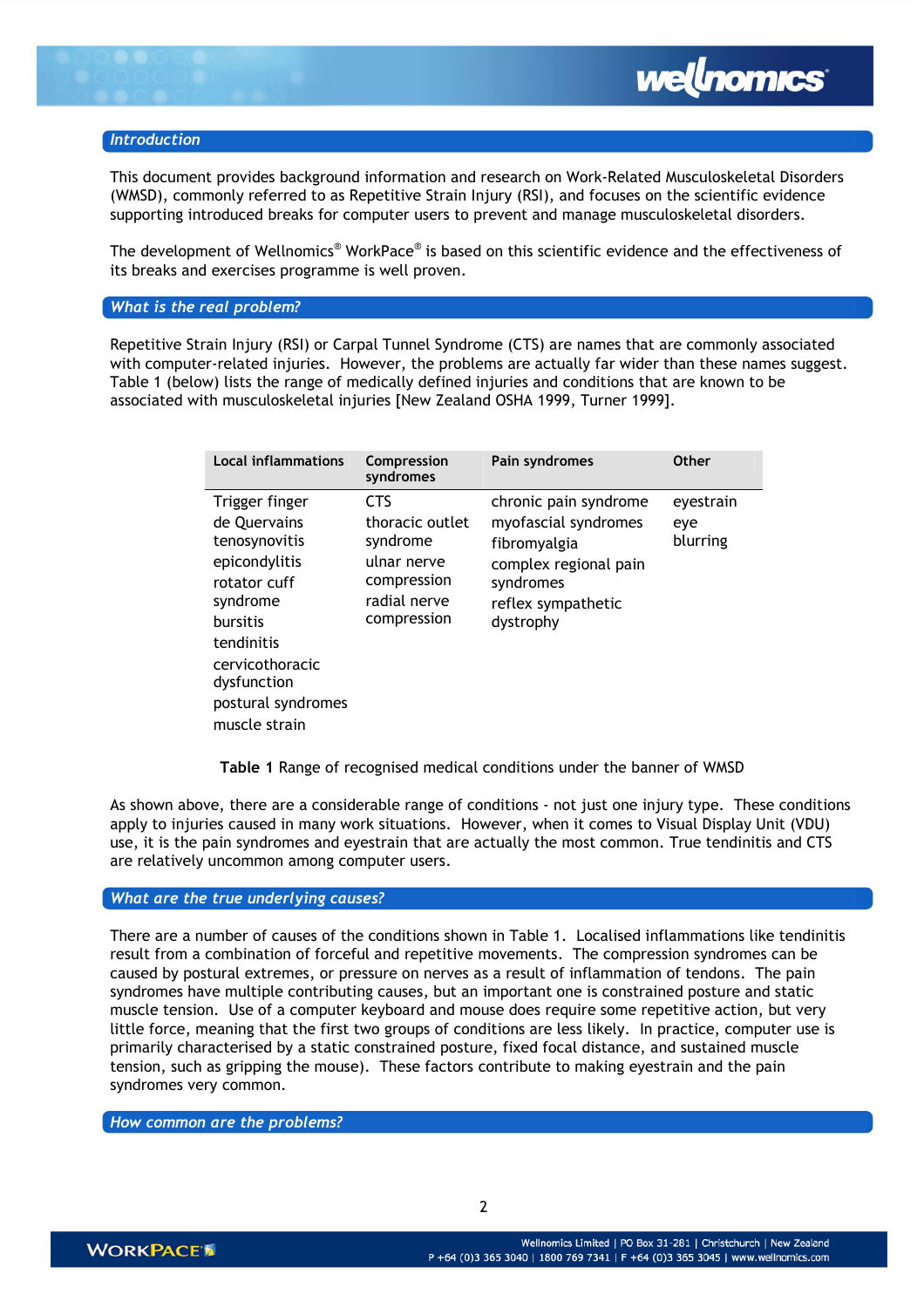

Many studies have shown a high prevalence of complaints among computer users. One report "Investigation into the factors associated with symptoms of ULDs [Upper Limb Disorders] in keyboard users" [Hanson, Graveling, and Donnan 1996] published by the UK Institute of Occupational Medicine surveyed 3,500 keyboard users and found that

"… 55% of the subjects had at some time suffered from some discomfort in their upper limbs. 14% of all subjects were currently suffering, or had suffered within the last three months, from ULDs symptoms which were severe enough for them to seek professional medical advice."

Other studies have found similar results for eyestrain, and neck and shoulder pains. For example, a review paper from the Proceedings of the Third International Scientific Conference on work with Display Units [Luczak, Cakir, and Cakir 1992], looked at the issues of visual fatigue, musculoskeletal problems and stress with respect to VDU use. They found a prevalence rate of up to 50% in some studies. Rates for visual symptoms in particular were reported between 40% and 92% for occasional problems, and from 10% to 40% for daily complaints.

A report by the Health Council of the Netherlands commissioned by the Dutch government (2000) found prevalence rates of 38% for work-related pain complaints among secretaries and typists. Of those VDU users who spend more than 2 hours using a computer per day

"47% of the participants 'sometimes' experience complaints and the neck, shoulders arms, fingers or wrists, and 9% experienced such complaints 'frequently'"

More recently, the results of a 3 year study on 632 computer users in North America published in 2002 [Gerr et al.] showed that more than 50% of computer users develop musculoskeletal symptoms in the hand or arm, neck or shoulders during the first year after starting a new job. 35% actually develop a specific neck/shoulder disorder and 21% a hand/arm disorder during this time.

#### What are the injury rates?

Injury rates for work-related musculoskeletal disorders (WMSDs) are relatively high. Statistics from the American Occupational Health and Safety Administration (OSHA) show that in recent years WMSD have approached 50% of all occupational injuries [United States Department of Labor 2001]. In Europe a report on Musculoskeletal Disorders (MSDs) from the European Agency for Safety and Health at Work (2000) found MSD injuries ranged from 30% (Luxembourg), to 75% (Spain), of reported occupational disease statistics.

These statistics show that a very high proportion of recorded work-related injuries are musculoskeletal disorders. However, the true picture for MSDs for computer users is less clear. The term MSD is rather general and it is not known what proportion of these injuries match the definitions shown in Table 1. Secondly, it is understood that the majority of these MSDs are not related to computer use. Other workers, especially those employed in manufacturing industries, such as chicken or meat processing, report the highest incidence of these injuries. Although VDU related MSDs comprise a relatively small percentage of the total number of injuries reported, they still represent a significant issue.

VDU user injury rates across specific industry groups are not currently collected and analysed by governmental bodies. However, some statistics have been found for specific organisations. The Government Department of Social Welfare, New Zealand statistics for 1999 showed 82% of injuries were MSDs related to computer use. Clinton Laboratories (Eli Lilly and Company, USA) had an average of 15% of serious injuries attributed to office work during the period 1994 to 1999. A major oil company with 30,000 employees, had a steadily increasing level of MSDs as a proportion of total injuries, reaching over a third of Total Reported Injury Rate (TRIR) in 1999.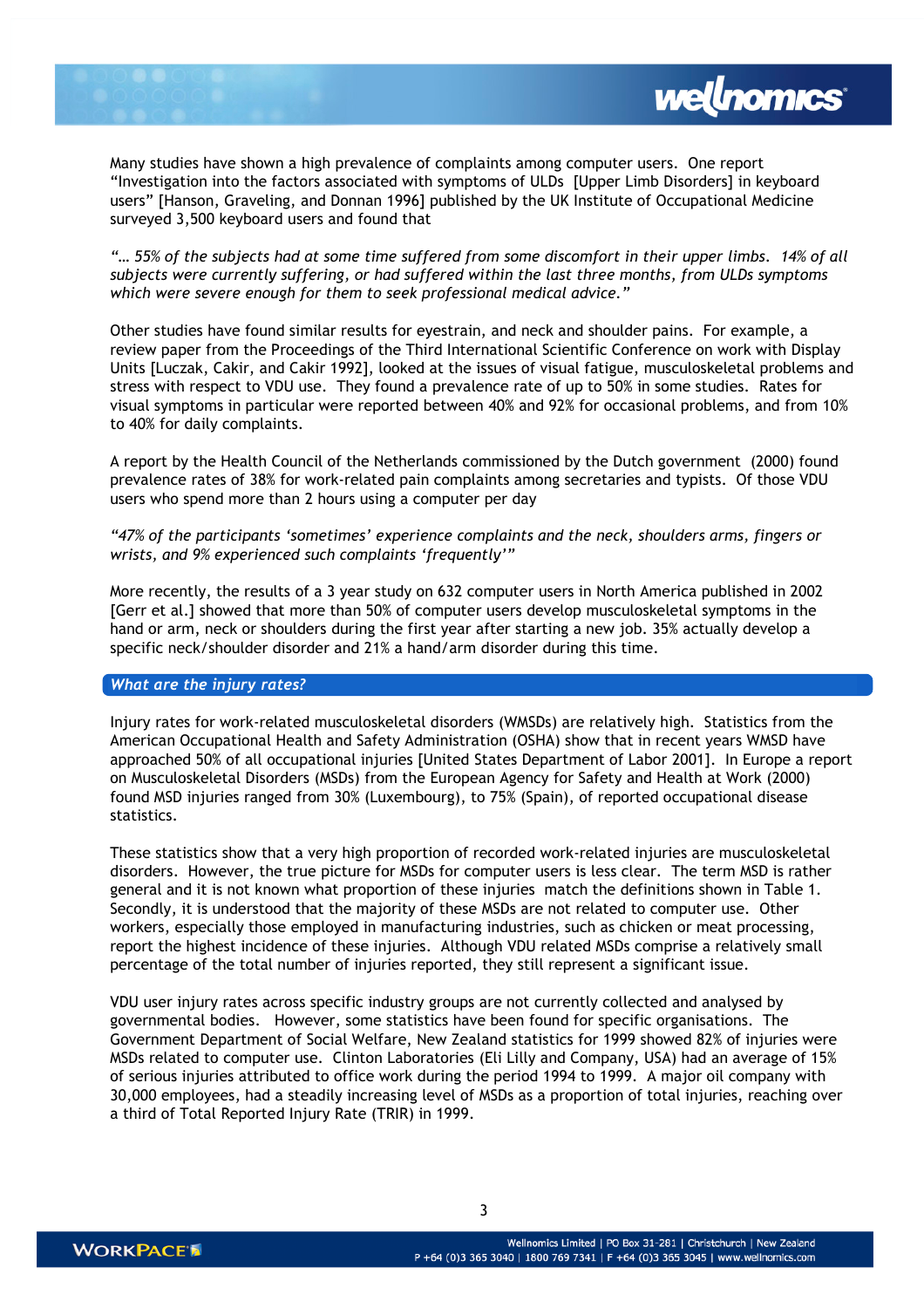Once again, the statistics show quite a large spread. This can potentially be explained by differences in definition, reporting requirements, and work characteristics between organisations and countries.

Overall, there is certainly evidence that MSDs from VDU use are a significant issue. With increasing proportions of the workforce now using computers, the issue is likely to continue growing.

## How important are breaks?

The importance of breaks has often been overlooked in the past by a more general focus on the physical ergonomics of the work area. Adjusting the physical ergonomics of the work area (such as chair, desk and monitor position) has been seen as the most important factor in preventing VDU related MSDs. However, increasingly research is now shifting to the issue of workload and breaks. This in part may be because the physical ergonomic issues have been largely addressed, leaving other less tangible issues like as workload regulation still to be resolved. Scientific evidence in recent publications suggests that the importance of sufficient breaks has been somewhat underestimated, particularly for high users. A regulated workload with sufficient intervals for muscular and mental recovery may be just as important as a good ergonomics of the physical work area.

The need to focus further on the inclusion of breaks during a work cycle is illustrated by discussion in the recent Ergonomics journal paper "A field study of supplementary rest breaks for data-entry operators" [Galinsky et al. 2000].

"…workstation redesign does not appear to be sufficient for completely eliminating work induced discomfort, and in some cases, discomfort has been virtually unaffected by ergonomics interventions. For example, compared to discomfort in the upper and lower extremities, discomfort in the neck and shoulders has been shown to be particularly impervious to ergonomic/workstation improvements (Oxenburgh 1984, Winkel and Oxenburgh 1990, Sauter et al 1991). Neck and shoulder discomfort associated with VDT [Visual Display Terminal] work has been attributed to prolonged muscle tension from static contractions of the neck and shoulder muscles (Waris 1979, Hagberg 1983). Winkel and Oxenburgh (1990) noted that since constrained shoulder/neck postures are inherently characteristic of VDT work, prolonged stated contractions in these muscles are probably not preventable through workstation design changes. They suggested the possibility that neck and shoulder discomfort in VDT work might be relieved only by changes in work organisation such as task rotation or increased rest breaks, which allow for periodic interruptions of the VDT task (Winkel and Oxenburgh 1990)."

This paper was written by authors at the Taft Laboratories of the National Institute for Occupational Safety & Health (NIOSH), USA.

The UK Institute of Occupational Medicine report [Hanson, Graveling, and Donnan 1996] analysed 450 computer users and undertook a detailed ergonomic evaluation of their workstations. They looked at many factors including

"keyboard work, furniture and equipment, postures adopted when keying; physical work environment; psychosocial aspects of work, activities outside work, and personal factors".

They found that:

"…After adjusting for age and gender, the most significant factor associated with symptoms of ULDs was the length of time the subjects spent at the keyboard during the week (highly correlated with the length of time spent keying without a break)…"

In other words, the most important risk factor was using a computer for long periods without taking breaks.

How effective can breaks be?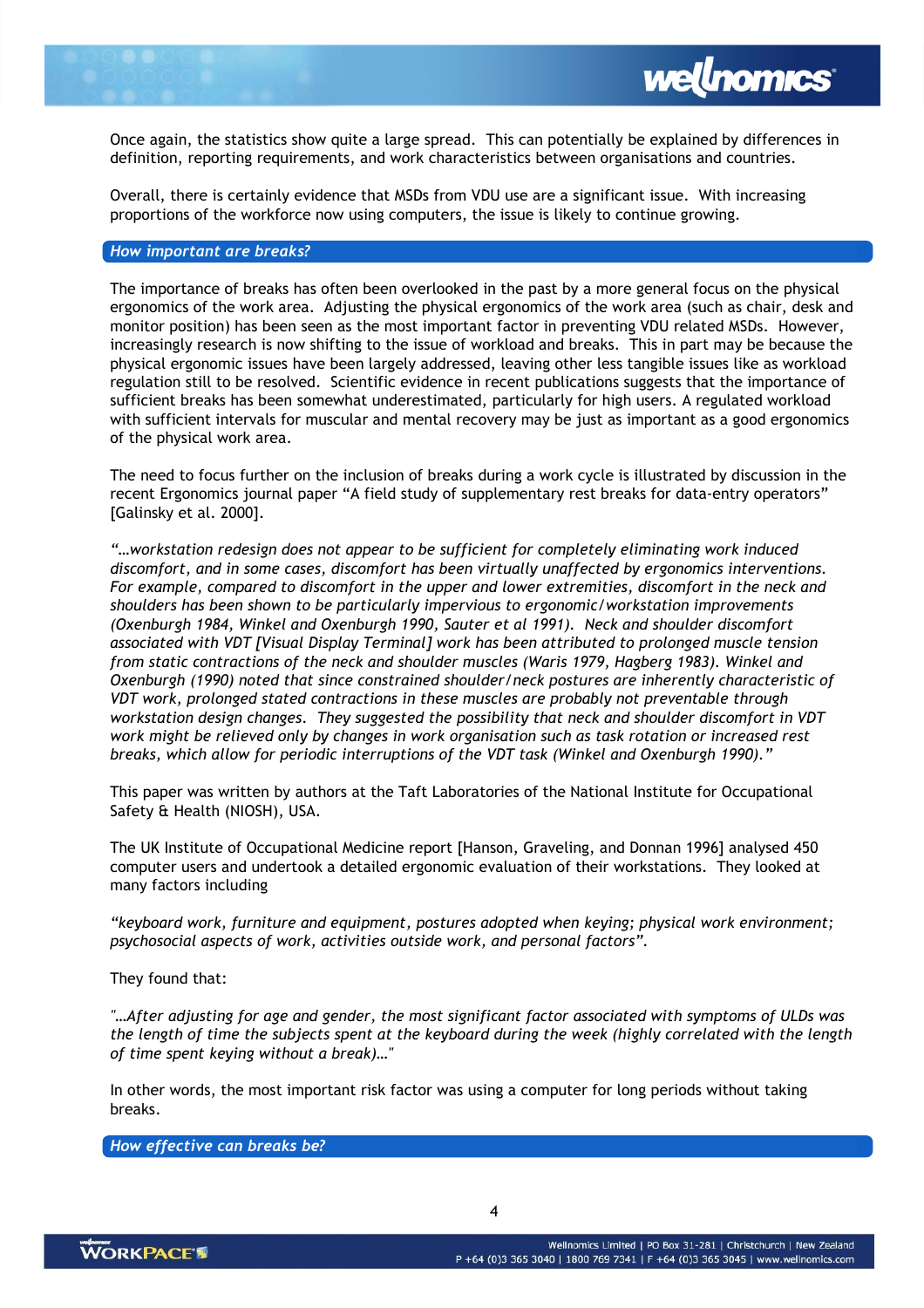

In a 1986 paper [Hagberg and Sundelin] examining the benefit of micropauses, the researchers found they contributed to a reduction in discomfort ratings. Later Henning et al. [1989] found that 'microbreaks' were

"instrumental in reducing fatigue and associated performance decrements…"

In the more recent NIOSH study [Galinsky et al. 2000] described earlier, the authors looked at the effects of introducing supplementary breaks to a working regime which previously included only a few breaks each day. They concluded:

"In addition to their positive effects on ratings of musculoskeletal discomfort, supplementary rest breaks also led to decreased levels of eye soreness and visual blurring."

The authors also found:

"Increases in discomfort of the right forearm, wrist and hand over the course of the work week under the conventional schedule were eliminated under the supplementary schedule."

A very important finding was that:

"These beneficial effects were obtained without reductions in data-entry performance."

In fact, it was found that there was actually a slight increase in work rate after the rest breaks, which more than compensated for any time lost taking the break.

Another recent study [McLean et al. 2001], looked at the introduction of 30 second microbreaks at intervals of 20 minutes and 40 minutes, compared to a control group in which breaks were left to the user's discretion. The results of the study, which included EMG muscle monitoring as well as discomfort questionnaires, were positive with the authors concluding

"The benefit of 'microbreaks' in terms of their effect on slowing the development of discomfort in the neck, low back, shoulder, and wrist areas is indisputable based on the findings of this work. At the end of a 3 hour computer terminal work session, all of the above areas showed less discomfort when 'microbreaks' were taken (p<0.001)."

They also found that

"The introduction of a microbreak strategy had increased benefit as the duration of the computer terminal work increased."

In other words, the longer the person used the computer, the more benefit the microbreaks provided. Comparing the two break regimes used (20 minutes versus 40 minutes) it was found that the higher frequency microbreaks provided the greatest benefit.

These studies selected are a sample of a growing body of evidence showing the effectiveness of breaks in reducing musculoskeletal discomfort and eyestrain among computer users. Two documents by research physiotherapist Nicola Green on breaks and micropauses [1999] also provide a comprehensive overview of the scientific papers that have been published on this topic. Several of the studies that were done using actual break software are discussed in detail in the Niche Software White Paper "The current scientific evidence for the effectiveness of break software" [Taylor 2002].

How often should breaks be?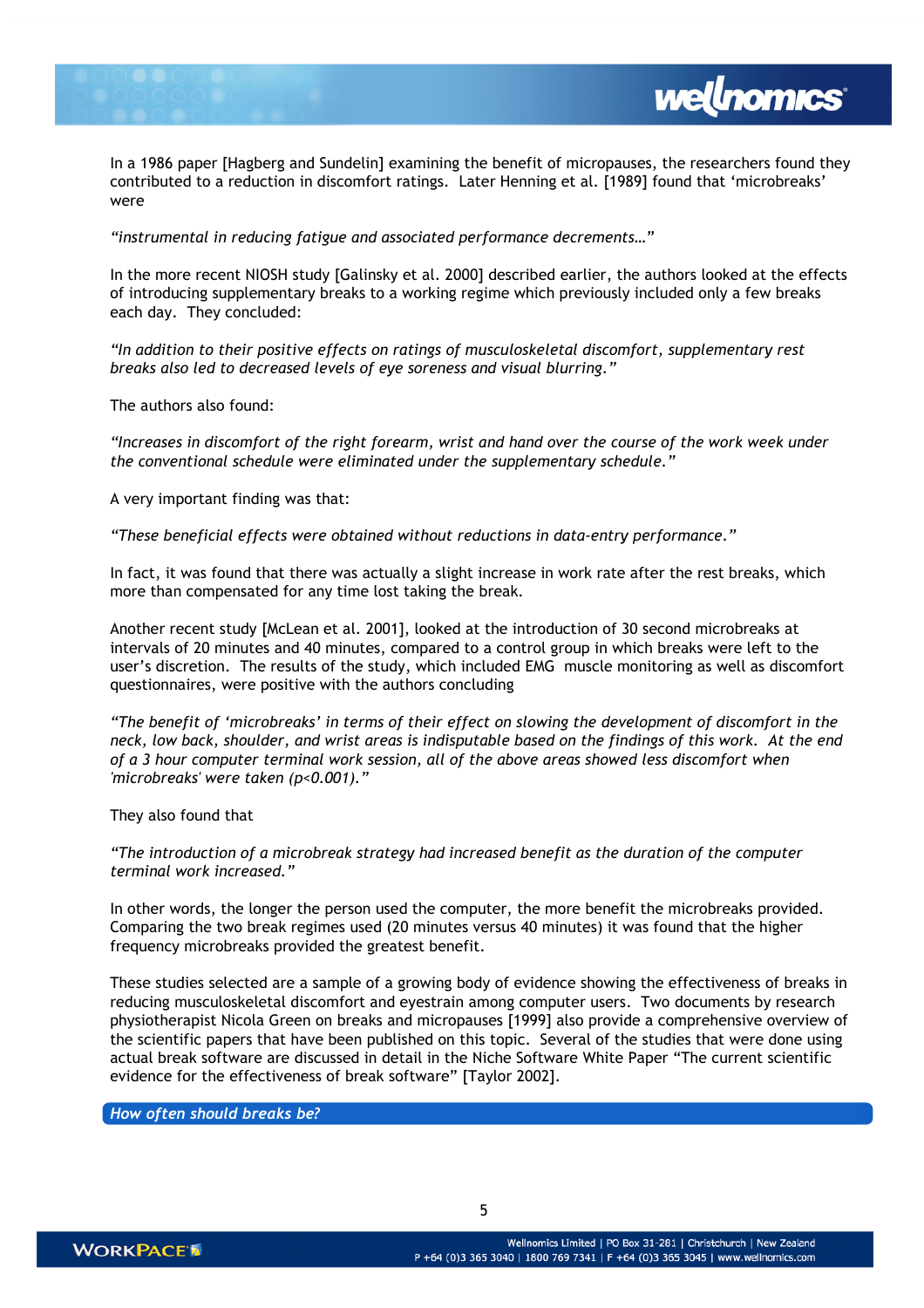

Early work conducted on muscular fatigue by Rohmert [1973] found an exponential relationship between fatigue and recovery. This meant that a doubling of the fatigue level required a quadrupling of the recovery time. Based on these results his recommendations for rest breaks were "little and often". This research and that of many others has culminated in the general recommendation that breaks should be taken "before the onset of fatigue, not in order to recover" (from UK guidance on VDU regulations). Out of this has arisen the concept of the 'micropause' or 'microbreak'. These are short breaks of between approximately 5 to 25 seconds taken every 5 to 20 minutes of continuous computer use. The effectiveness of these microbreaks has been studied in detail [Hagberg and Sundelin 1986, Henning et al. 1989, Bystrom, Mathiassen and Fransson-Hall 1991, Luczah, Cakir and Cakir 1992, Genaidy, Delgado and Bustos 1995, McLean et al. 2001]

Overall, there is still not a consensus on exactly what sort of break regime is ideal, although the concept of micropauses is gaining more and more support. In general, it appears that the more often breaks are taken, the more effective they can be (which matches with the underlying theory of muscle fatigue and recovery). Anecdotal evidence and the experience of the author suggests that quite different regimes may be needed for recovery and prevention. For example, there is strong anecdotal evidence suggesting that break regimes with micropauses up to 30 seconds after 3 to 5 minutes usage, and a 20 minute break every 20 minutes of computer usage, are needed to obtain maximum effectiveness in assisting rehabilitation from significant VDU related MSD injuries.

Should breaks be prompted or left to discretion?

Computer users are not good at regulating their own breaks. If not reminded, a VDU user is likely to only take a break once significant fatigue and discomfort has arisen. One study documenting this problem was conducted by Henning et al. [1989], who found that rest breaks were not regulated effectively by users if left entirely to their own discretion. A Canadian study [MacLean et al. 2001] also found that:

"In terms of reduced discomfort … scheduled breaks were found to be generally more effective than allowing the worker to take breaks on their own"

What is the impact of breaks on productivity?

Many studies have shown that additional introduced breaks do not impact negatively on productivity. As mentioned earlier a finding of the NIOSH study [Galinsky et al. 2000] was that:

"…beneficial effects were obtained without reductions in data-entry performance".

In a 1989 review paper "The design of rest breaks for video terminal work: a review of literature" [Swanson et al. 1989], the authors concluded from the evidence that frequent rest breaks benefit production and comfort in VDU work.

In the McLean et al. study [2001] on microbreaks referred to earlier it was found that:

"Microbreaks showed no evidence of a detrimental effect on worker productivity"

There is growing evidence that the introduction of break regimes actually improves productivity. The paper "The effect of different work rest schedules on fatigue and performance of a simulated directory assistant operators task" [Koparadekar and Mital 1994], found a performance deterioration after 120 minutes of continuous VDU work with error rates increasing by almost 80% towards the end of the period. The introduction of rest breaks reversed this performance deterioration.

A recent research study [van den Heuvel et al. 2002] using a break software tool found statistically significant improvements in productivity of up to 20% among VDU users with complaints. (Productivity was calculated from number of keystrokes per day). How could the introduction of breaks increase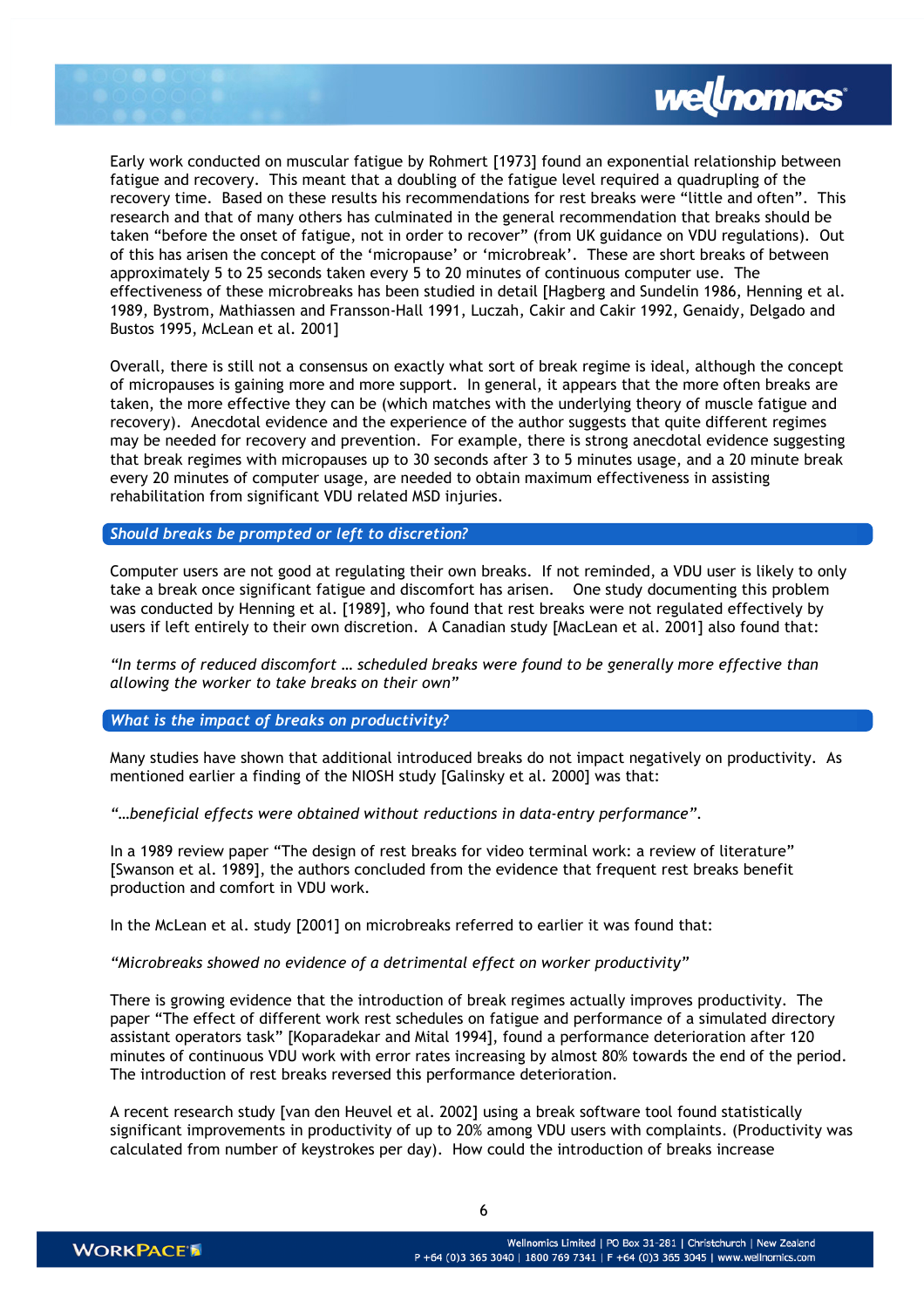productivity by so much? One suggestion is that people with pre-existing complaints are working with a productivity deficit - their complaints are causing them to reduce the amount of work they do at the computer. An intervention which helps alleviate their complaints therefore allows them to spend more time at the computer, regaining the previously lost productivity.

*wellnomics* 

Overall, the evidence increasingly shows that the effects of introducing break regimes ranges from at the very least neutral to positive effects on productivity.

## How important is prevention?

Recent evidence suggests that some of the musculoskeletal disorders arising from VDU use may arise as a cumulative effect of 'microtrauma' over a period of time.

A paper from the University College of London "Vibration sense in the upper limbs of patients with repetitive strain injury and a group of at risk office workers" [Greening and Lynn 1998], caused debate in international medical circles by providing evidence of actual nerve damage in people suffering from pain syndromes as a result of VDU use. Perhaps even more concerning to VDU users was the finding of similar indications of nerve damages in otherwise symptom-free intensive VDU users. The implication of this finding was that a VDU user may begin to accumulate damage before symptoms are apparent – providing an even greater impetus for prevention. Once significant symptoms become apparent it may be too late for effective action to be taken.

This issue was also discussed in the NIOSH paper [Galinsky et al. 2000],

"Theories of cumulative trauma propose that chronic disorders result from the cumulative effects of repeated 'microtraumas' manifested as small to moderate increments in discomfort during work."

If a disorder is the result of a buildup of 'cumulative trauma' then prevention is therefore especially important. By the time symptoms appear considerable cumulative 'damage' may already have occurred, meaning recovery may be a very slow process.

# Does awareness increase reporting?

A paper published in the Journal of Environmental Medicine (JOEM) [Melhorn 1999] examined whether educating employees about Work-related Musculoskeletal Disorders contributed to any increase in reported injuries and compensation. The paper concluded that it did not. This negates fears on the part of some employers that educating employees and making an issue of Cumulative Trauma Disorders (CTDs) might result in increased problems and costs for the employer.

The abstract stated that:

"…there was no increase in the number of OSHA 200 events and no increase in the incidence of workers' compensation claims after completion of an individual risk screening program that included education and employee awareness about work-related musculoskeletal pain."

#### Conclusion

This paper shows the increasing evidence that common computer-related MSD's can be both prevented and remedied by adopting a regular regime of breaks and micropauses. This has the effect of both reducing the user's muscle fatigue which contributes to the initial development of symptoms, and also cancels the associated reduction in performance caused by the fatigue. As a preventative measure, this protects the user from sustaining long-term injury at a reduced cost to the employer.

Further reading

7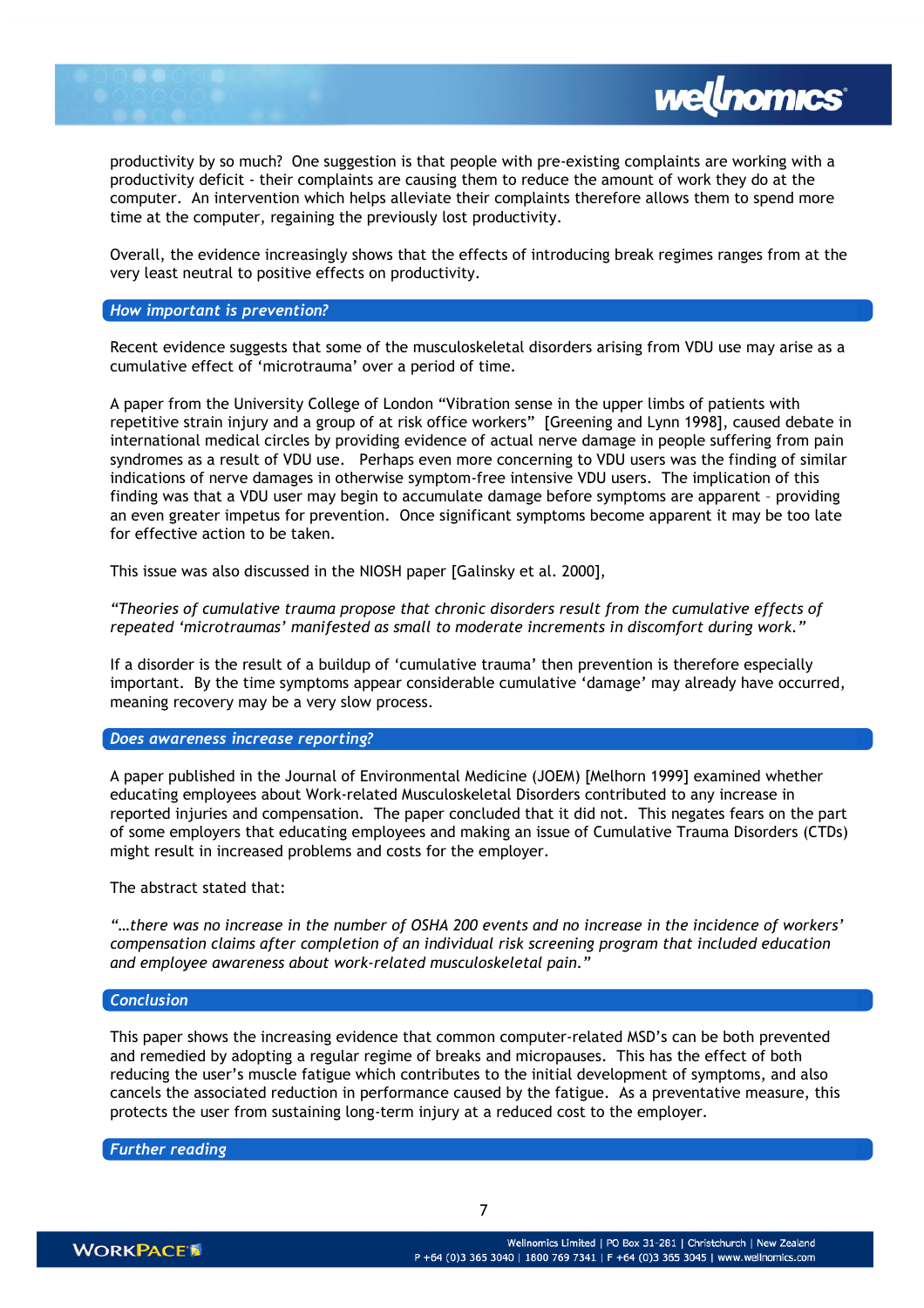

Full copies of some of the references in this article may be obtained from Niche Software Ltd. For further information please refer to the references below.

- 1. Turner, W. E. D. 1999. Prevention of Work Related Musculoskeletal Disorders (WMSD) An evidence based approach UK Journal of Physiotherapy.
- 2. Green, Nicola. 1999. Breaks and micropauses A survey of the literature. Wellnomics Limited White Paper.
- 3. Green, Nicola. 1999. Work-Related Musculoskeletal Disorders (WMSD) and breaks. Wellnomics Limited White Paper.
- 4. Wellnomics Limited. 2000. RSI A US perspective. Wellnomics Limited White Paper.
- 5. Taylor, Kevin. 2002. The current scientific evidence for the effectiveness of break software. Wellnomics Limited White Paper.

#### References

Byström, S. E. G., Mathiassen, S. E., and C. Fransson-Hall. 1991. Physiological effects of micropauses in isometric hand grip exercises, European Journal of Applied Physiology 63: 405-411.

European Agency for Safety and Health at Work. 2000. Repetitive Strain Injuries in the member states of the European Union: The results of an information request.

Galinsky, T. L., Swanson, N. G., Sauter, S. L., Hurrel, J. J., and L. M. Schleifer. 2000. A field study of supplementary rest breaks for data-entry operators, Journal of Ergonomics 43 (5): 622-638.

Genaidy, A. M., Delgado, E., and T. Bustos. 1995. Active microbreak effects on musculoskeletal comfort ratings in meatpacking plants, Ergonomics 38 (2): 326-333.

Gerr, M. D., Marcus, M., Ensor, C., Kleinbaum, D., Cohen, S., Edwards, A., Gentry, A., Ortiz, D., and C. Monteilh. 2002. A prospective study of computer users: I. Study design and incidence of musculoskeletal symptoms and disorders, American Journal of Industrial Medicine 41 (4): 221-235.

Green, Nicola. 1999. "Breaks and micropauses – A survey of the literature," Wellnomics Limited White Paper.

Green, Nicola. 1999. Work-Related Musculoskeletal Disorders (WMSD) and breaks, Wellnomics Limited White Paper.

Greening, J., and B. Lynn. 1998. Vibration sense in the upper limb in patients with Repetitive Strain Injury and a group of at-risk workers, International Archives of Occupational and Environmental Health 71(1): 29- 34.

Hagberg, M., and G. Sundelin. 1986. Discomfort and load on the upper trapezius muscle when operating a wordprocessor, Ergonomics 29 (12): 1637-1645.

Hanson, M., Graveling, R., and P. Donnan. 1996. Investigation into the factors associated with symptoms of ULD's in keyboard users," UK Institute of Occupational Medicine.

Health Council of the Netherlands. 2000. RSI. The Hague: Health Council of the Netherlands. Publication 2000/22E.